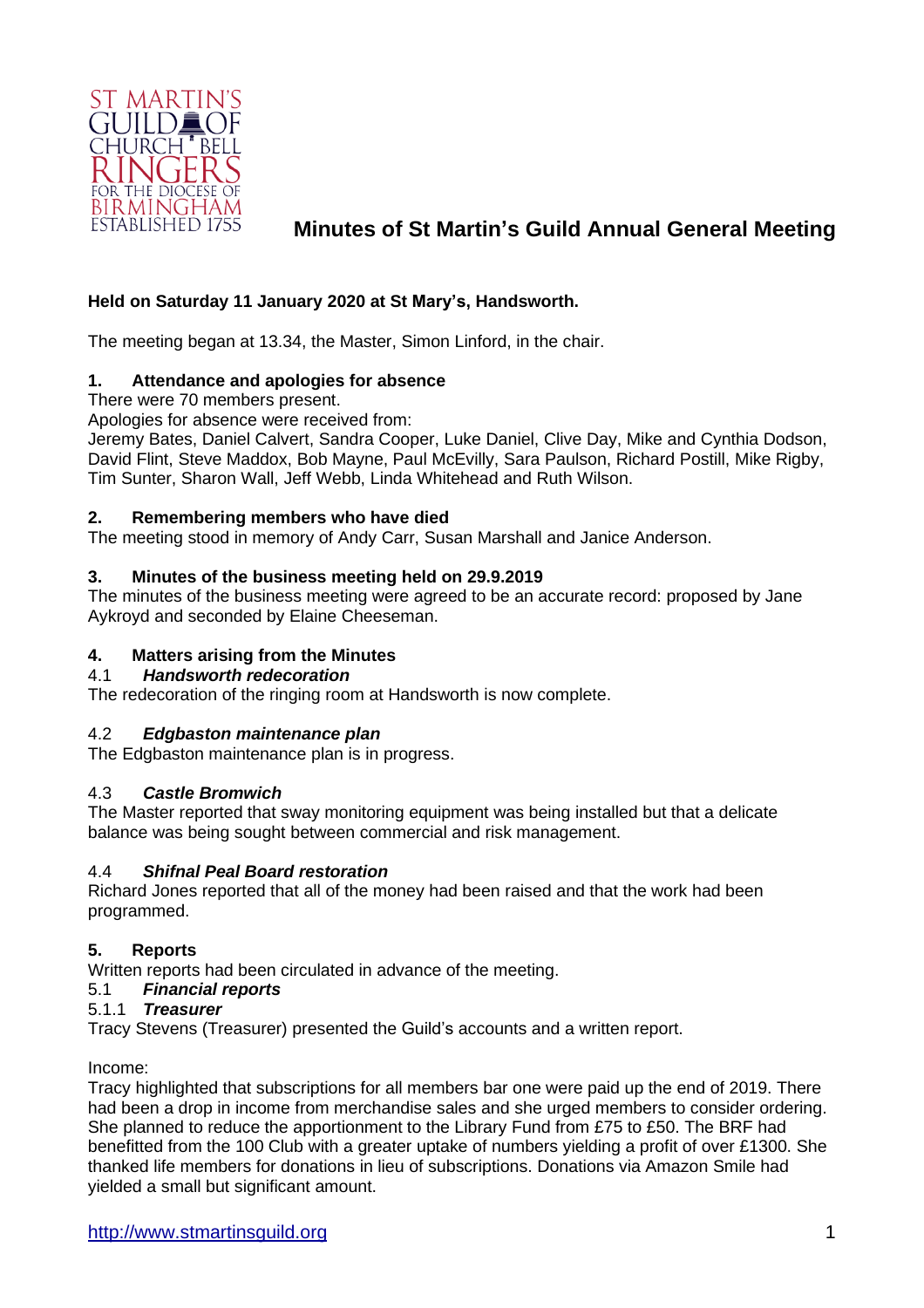# Expenditure:

A £300 donation was made from the General Fund to the Shifnal Peal Board project.

There were no questions for the Treasurer.

# 5.1.2 *Independent Examiners*

On behalf of both of the Independent Examiners, Steve Horton stated that the accounts were a true representation of the Guild's finances and that they were very happy with the way the Treasurer maintains them. He said that they had struggled to make any recommendations to Tracy, however suggested she investigate dual authorisation of electronic payments. In addition Steve suggested that the welcome email sent out to new members could include an invitation to join the 100 Club and information about nominating St Martin's Guild for Amazon Smile purchases.

# 5.1.3 *Treasurer's proposals*

- **Annual subscriptions remain £10.00 (£5.00 for concessions)**
- **New members elected in the last quarter of the year 50% reduction in subscription**
- **Associate membership remains a single payment of £10 (£5 for concessions)**
- **Apportionment of subscriptions to the BRF remain at 25%**
- **£50 apportionment to the Library Fund**
- **Peal fee to remain at 0p per rope/seat**

The proposal was seconded by John Gwynne and the motion was carried.

The Master thanked Tracy for her work during the year.

# 5.1.4 *100 Club*

Clare McArdle reported that the 100 Club was almost fully subscribed with 92 numbers sold. The monthly draws were now being streamed live on the Guild's Facebook page. She thanked members for supporting the 100 Club and said that renewal notices would be arriving in their inboxes shortly.

# 5.2 *Ringing Master*

Arthur Reeves (Guild Ringing Master) had submitted a written report. He said that the Guild was living up to its aim to be inclusive, evidenced by the sheer number of members involved in running and attending Guild events. He said no Guild events had been cancelled this year. Both the York outing and the Guild Challenge Day had attracted in excess of 50 members and the workshops to be held after the AGM were well subscribed. In addition to weekly BSoBR sessions and weekly Brumdingers practices there are a minimum of 4 Guild-run practices per month.

Arthur thanked members for supporting Guild events and urged them to continue to talk to the leadership team about what events they would like to be run. In addition he thanked the many members who had facilitated the great number of opportunities on offer.

Looking forward to this year Arthur said he wanted to encourage greater support for the 6-bell Striking Contest in May and would be looking at ways to do this. He felt the X-practices had been of benefit to towers, however he wanted to improve on this and would be looking at ways to offer more focus on particular skills.

The Master thanked Arthur and said that the number and variety of training opportunities on offer was commendable and was a reflection on the Ringing Master's efforts. A recent Facebook post giving a list of the Yorkshire Association's training practices for the whole year paled in comparison to what was on offer to St Martin's Guild members.

# 5.3 *Henry Johnson Dinner Secretary*

Jenny Sunter (Henry Johnson Dinner Secretary) had submitted a written report. She urged members to attend the Dinner in support of Gill Postill who would be in the Chair. In a change from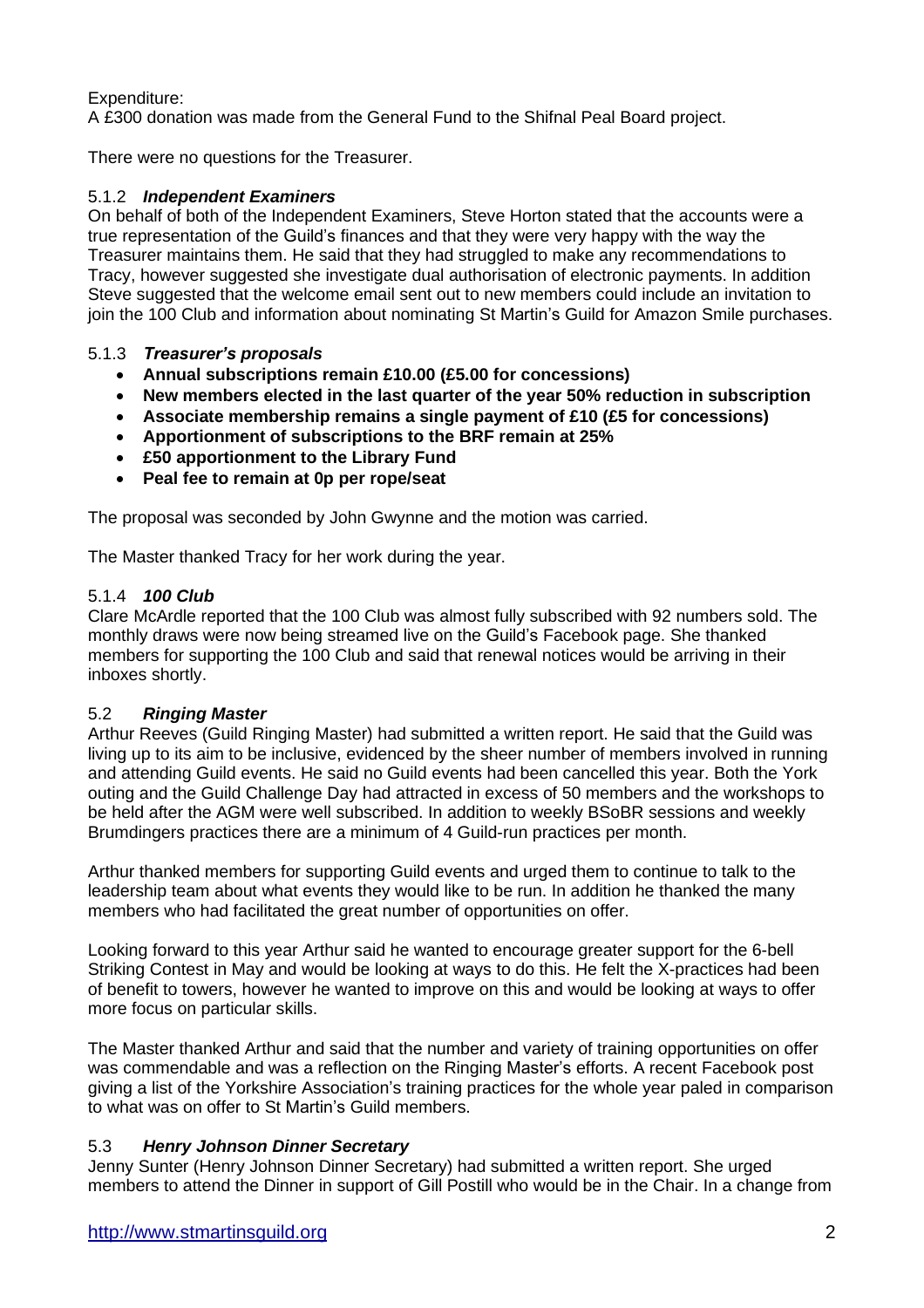previous years, she informed members that the Banqueting Suite would be operating a cashless bar. Tickets were available through Jenny or Clare.

# 5.3.1 *2021 Chairman*

The Master announced that in a departure from tradition Steve and Janet Horton had been asked to jointly chair the 2021 Dinner. This was met by approval by the meeting and a generous round of applause.

# 5.4 *Archivist*

Mark Eccleston (Archivist) had submitted a written report. He said that this year, amongst other things, acquisitions had included library material from the WDCRA library which had been sold as surplus to requirements. The new bookbinders for *The Ringing World,* in Newent, had proved to be satisfactory so he would continue to use them.

Mark thanked donors to the library for their contributions.

Mark ended by saying that although users of the library were relatively few, they valued the resource highly. He said that the Ringing World DVDs were most in demand for research.

The Master thanked Mark for his work as Archivist. He spoke about the CCCBR Historical and Archive workgroup focussing on the four great ringing libraries and was pleased to note that the St Martin's Guild Library was one of the four.

# 5.5 *Safeguarding Officer*

Trish Everett (Safeguarding Officer) had submitted a written report. She highlighted that changes had been made to CCCBR safeguarding guidance and that the Church of England had revised all training.

She advised members that a Leadership Safeguarding training course specifically tailored to bell ringers was planned for the autumn. In the meantime she advised that the C of E recommends that all bell ringers complete Awareness and Foundation training online or face-to-face. All training is free of charge and can be accessed via the diocese's training portal.

Trish reported that best practice is to keep a register of attendance at all ringing events (practices, service ringing etc.). Registers should be signed by participants as proof of attendance. It is a mandatory requirement where any participants are under 18. She stated that a register would be supplied at all Guild events.

She finished by saying that she would repeat the Safeguarding audit of Guild towers.

# 5.6 *Central Council Reps*

Richard Andrew and James Ramsbottom had submitted a detailed written report. They highlighted the Mini Roadshow that will be held as part of the CCCBR weekend in Nottingham on Sunday 6 September 2020 and recommended it to members. They reminded members that CCCBR events are open to anyone, not just Council members.

# **6. Election of members**

# 6.1 *Full members*

The following full members were elected:

| <b>Name</b>   | Tower          | <b>Proposed</b>            | <b>Seconded</b> |
|---------------|----------------|----------------------------|-----------------|
| Tony Rowan    | (Ratification) | Phil Ramsbottom            | Tony Daw        |
| Sarah King    | Shirley        | Phil Ramsbottom   Tony Daw |                 |
| Jeffrey Carr  | Northfield     | Phil Ramsbottom   Tony Daw |                 |
| Denise Carr   | Northfield     | Phil Ramsbottom            | Tony Daw        |
| David Roberts | Coleshill      | Phil Ramsbottom   Tony Daw |                 |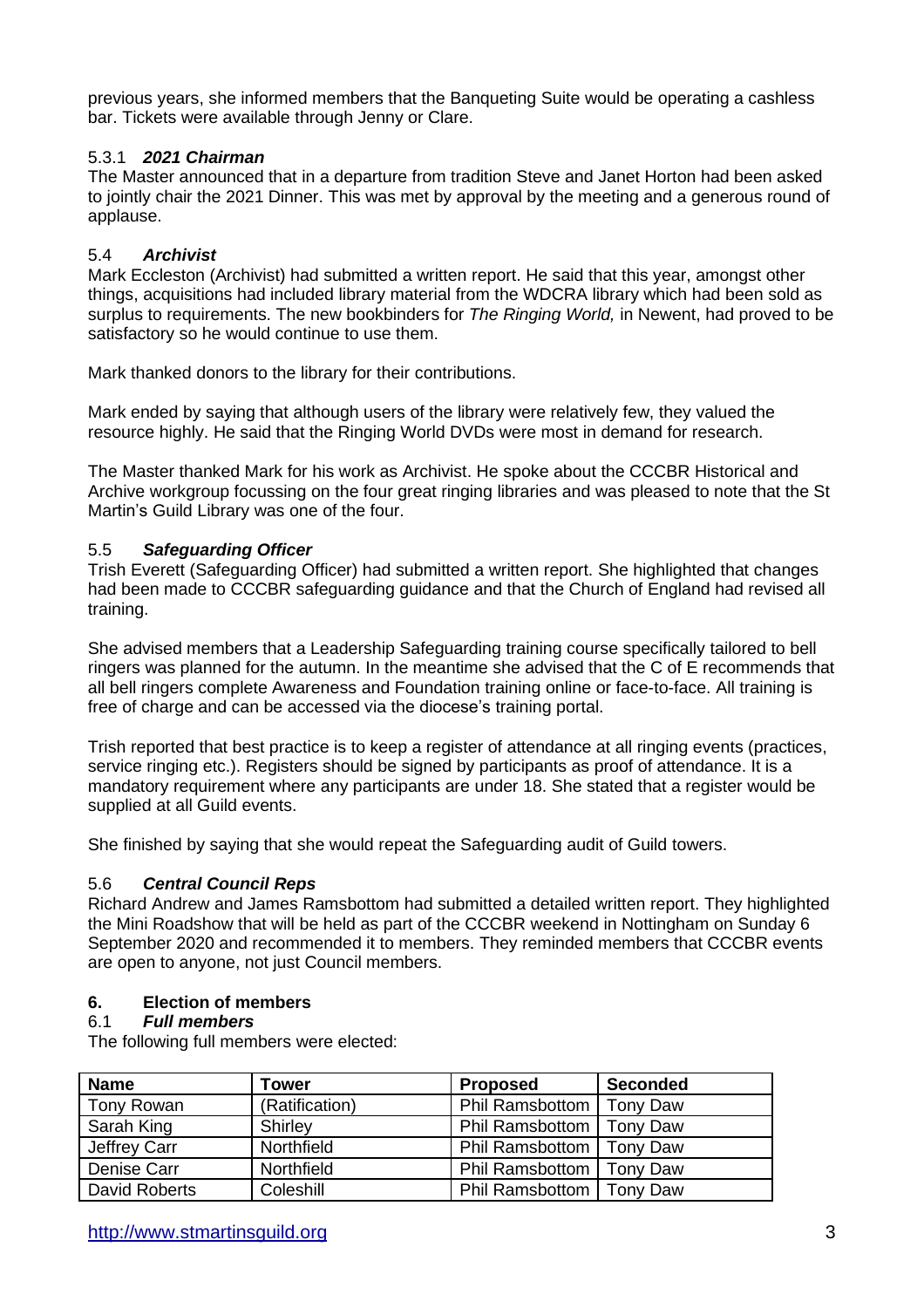| <b>Lesley Roberts</b> | Coleshill | Phil Ramsbottom   Tony Daw |  |
|-----------------------|-----------|----------------------------|--|
| Helen Surr            | Harborne  | Phil Ramsbottom   Tony Daw |  |
| <b>Rachel Oakes</b>   | Harborne  | Phil Ramsbottom   Tony Daw |  |
| Liz Oakes             | Harborne  | Phil Ramsbottom   Tony Daw |  |
| Joanne Goodall        | Selly Oak | Phil Ramsbottom   Tony Daw |  |

# 6.2 *Associate members:*

The following students from BSoBR and Brumdingers were made Associate Members: Anna Shortt (BUSCR/BSoBR) Hannah Cawthorn (BUSCR/BSoBR) Emily Walker (BUSCR/BSoBR) Elliot Daniel (BSoBR/Brumdingers) Elizabeth Wilby (BSoBR) Harvey Butler (BSoBR)

# **7. Rule changes**

Notice of proposed changes to Guild rules had been given at the September business meeting. The Master reported that the proposed changes were adjustments that took into account the practicalities of application.

Graham Kelly proposed that the alterations to the rules be accepted, seconded by Steve Horton. The motion was carried.

# **8. Bell Restoration Fund rule changes**

Notice of proposed changes to the BRF rules had been given at the September business meeting. The Master explained that the alterations were minor alterations to references which linked to the changes in the Guild rules.

Andrew Stubbs commented that some tidying was still required for section 2, but proposed that the alterations be accepted. The proposal was seconded by John Tanner and carried by the meeting.

# **9. Election of Officers**

The Master began by asserting that the Guild is one of the most highly respected ringing associations and is the envy of most territorial societies. He stated that he had enjoyed his tenure as Guild Master, but, with his recent election to President of the CCCBR it was now time for him to step down. In addition, one other officer and one official were not seeking re-election: Clare McArdle was standing down as Secretary and Chris Mills as General Fund Trustee. All other officers were willing to stand for re-election.

The following officers and officials were elected:

| <b>Office</b>               | <b>Name</b>           | <b>Proposed</b>          | <b>Seconded</b>        |
|-----------------------------|-----------------------|--------------------------|------------------------|
| Master                      | Clare McArdle         | <b>Stephanie Warboys</b> | <b>Tamsin Lane</b>     |
| Secretary                   | <b>Stella Tew</b>     | Clare McArdle            | <b>Arthur Reeves</b>   |
| <b>Treasurer</b>            | <b>Tracy Stevens</b>  | <b>Stephanie Warboys</b> | <b>Oliver Bouckley</b> |
| <b>Ringing Master</b>       | <b>Arthur Reeves</b>  |                          |                        |
| Archivist                   | Mark Eccleston        |                          |                        |
| <b>Safeguarding Officer</b> | <b>Trish Everett</b>  |                          |                        |
| Webmaster                   | Mark Eccleston        |                          |                        |
| <b>HJ Dinner Secretary</b>  | Jenny Sunter          |                          |                        |
| <b>General Fund Trustee</b> | John Anderson         |                          |                        |
| <b>General Fund Trustee</b> | John Fielden          |                          |                        |
| <b>BRF</b> Trustee          | <b>Andrew Stubbs</b>  |                          |                        |
| <b>BRF Trustee</b>          | Don Finnemore         |                          |                        |
| Independent Examiner        | <b>Stephen Horton</b> |                          |                        |
| Independent Examiner        | <b>Thomas Horton</b>  |                          |                        |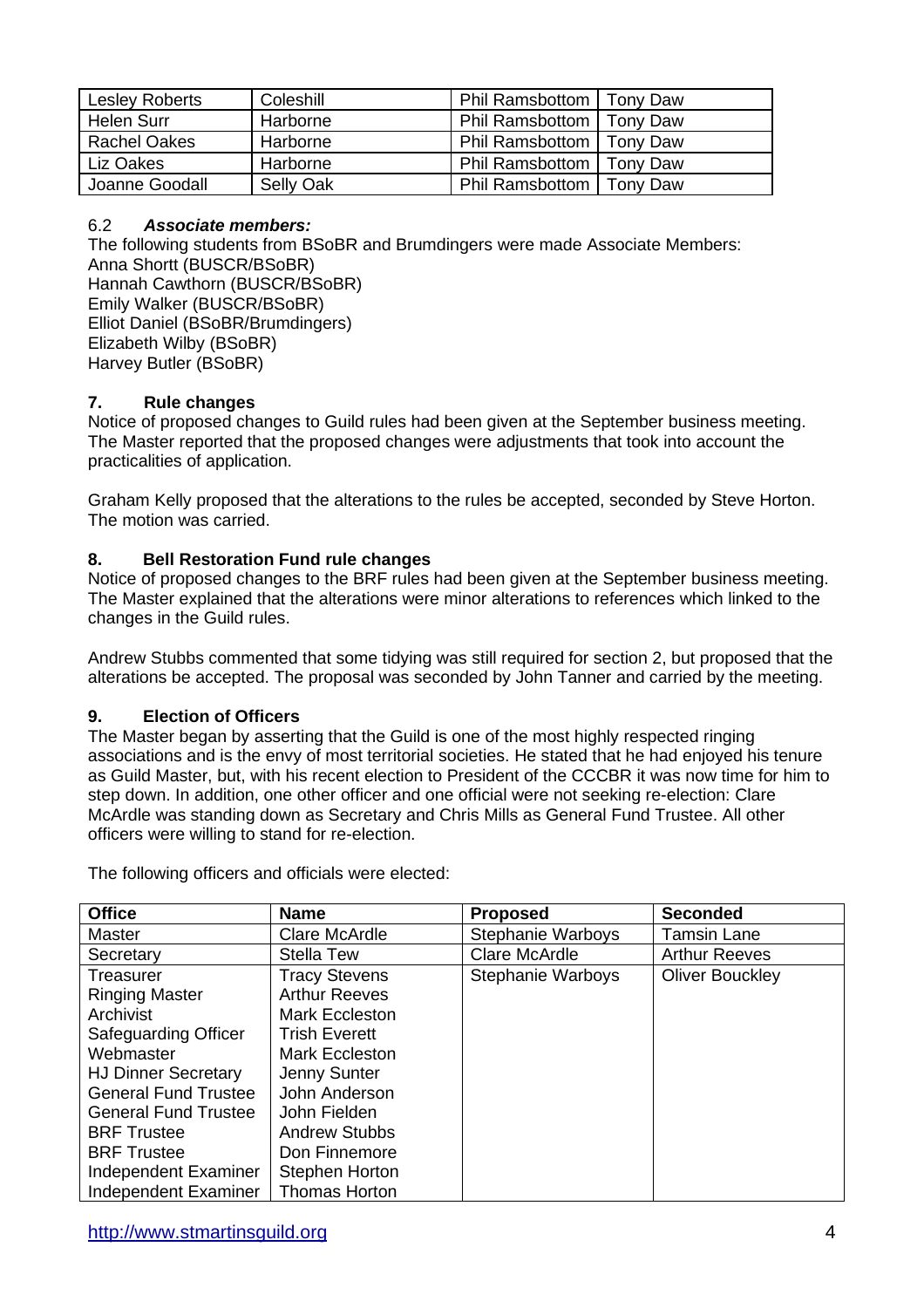| CC Rep | <b>Richard Andrew</b> | Simon Linford |  |
|--------|-----------------------|---------------|--|
| CC Rep | James Ramsbottom      |               |  |

Following the election of officers and officials Simon Linford presented the new Master, Clare McArdle with the insignia of office and Clare assumed the chair of the meeting.

# **10. 12-bell eliminator Aston**

The Master advised members that Aston had been selected as one of the three towers to host this year's eliminators for the National 12-Bell Contest. Six teams are due to compete on Saturday 28 March and the church had requested that the event be jointly hosted by the church and the Guild. The Guild will need to provide stewards for the competition and people to run the bar. She anticipated a requirement of up to 20 volunteers and asked members to keep the date free and consider volunteering to help.

# **11. 2020 planned events**

- Saturday 29 February: Henry Johnson Dinner
- Saturday 2 May: BSoBR Away Day
- $\bullet$  8–10 May 75<sup>th</sup> anniversary VE Day bank holiday
- Saturday 16 May: 6-bell striking contest
- Saturday 11 July: Walking Tour
- Sunday 6 September: CCCBR Roadshow (Nottingham)
- 28–29 November: Stedman Extravaganza peals of Stedman (all stages 5–15) by Guild members (no duplication of band members).

# **12. AOB**

# 12.1 *Simon Linford*

The Master read a tribute to Simon Linford for his time as Master of the Guild (LVP proposal appended). She ended by proposing that he be elected a Life Vice President of the Guild. The proposal was seconded by Arthur Reeves and Simon was duly elected to sustained applause from the membership.

Arthur Reeves presented Simon with a gift as a token of thanks from the Guild.

In his response, Simon said that he felt highly honoured to be elected a Life Vice President – the other LVPs are people who he had long held in high esteem and he was proud to be joining their number.

# 12.2 *Chris Mills*

The Master read a tribute to Chris Mills who is moving to Hampshire. She highlighted her contribution to the Guild over many years, holding office (Secretary and Northern Area Ringing Master) and sterling work helping the Treasurer collect subs and selling Henry Johnson Dinner tickets for many years. As a token of thanks, the Master invited Chris to this year's dinner as a guest of the Guild.

# 12.3 *Taylor's appeal*

The Master drew members' attention to flyers from Taylor's Bellfoundry, fundraising to restore and develop the Bellfoundry site.

# 12.4 *ART Conference*

The Master drew members' attention to flyers for the Association of Ringing Teachers Conference in March. The event is open to all.

# 12.4 *Thank you for lunch*

The Master thanked Rosemarie Seadon who had made all of the arrangements at Handsworth and had been on hand to help with the lunch. She also thanked Tracy Stevens for co-ordinating the